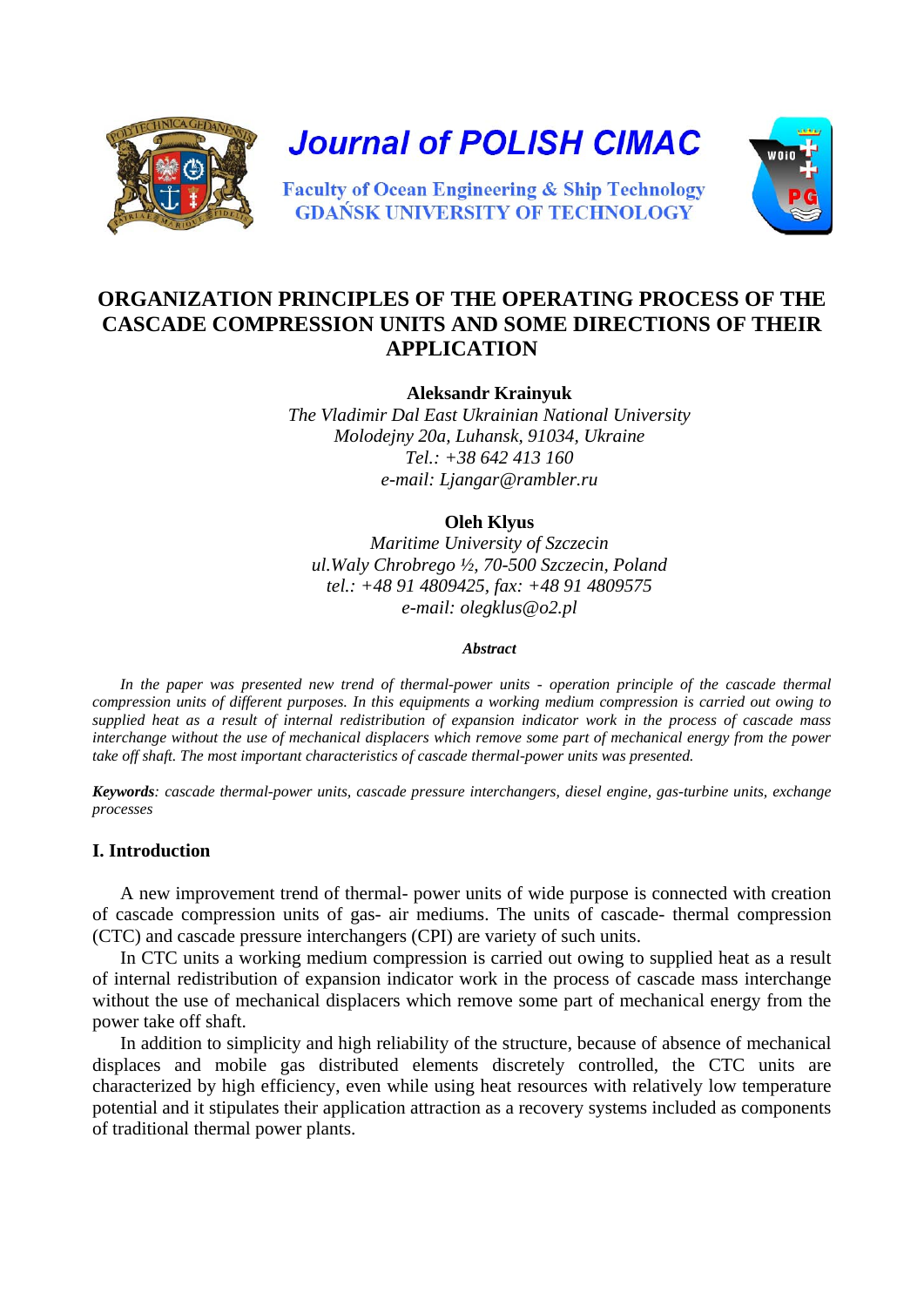#### **2. Principle of the operating process of the cascade compression units**

The operation principle and description of the first CTC units are given in the papers [1-3]. At present serviceable samples of CTC compressor are created, and the diagram is shown in fig.1.

In the process of rotor rotation (fig.1 clockwise rotation), each rotor cell is connected in sequence with a stator head interchange channel through which a working medium enters from contiguous cell of the expansion area. De to cascade compression the pressure in the cell steadily increases up to definite value which depends on thermo-dynamical parameters of the working medium in the beginning of the expansion process. While communicating the cells with the windows of high pressure (HPV) of displacing section under the action of centrifugal forces or forced circulation the displacement of preliminarily compressed in the cell of air charge is replaced by heated air or gases (in the case of use of internal combustion chamber). Due to this fact maximum cycle pressure is fixed in the displaced path and in the cells communicated with it. That pressure exceeds the pressure of cascade compression.

Part of compressed air is removed from the displaced path to the consumer through a branch pipe placed in front of heat source.

In the period of further cell communication with head exchange channels part of the working medium is removed to the contiguous cells of the compression section. And it is accompanied by pressure drop in the considered cells. Thus, the expansion work is spent for air charge compression in the process of cascade mass interchange.

Residual pressure at the end of expansion process, as an indicator of working process perfection, depends on the quaintly of head interchanged channels towards atmospheric one increasing quaintly of channels.



*Fig.1. Fundamental diagram of cascade thermal compression compressor. 1 - rotor; 2- stator; 3- head interchange channels; 4, 5- supply window (SLP) and removal low pressure air [KLP]; 6, 7- supply window of high pressure air [SHP] and removal window of high pressure air [RHP]; 8- displayed path; 9- recover heat interchange; 10- brauch pipe of compressed air removal to the consumer.*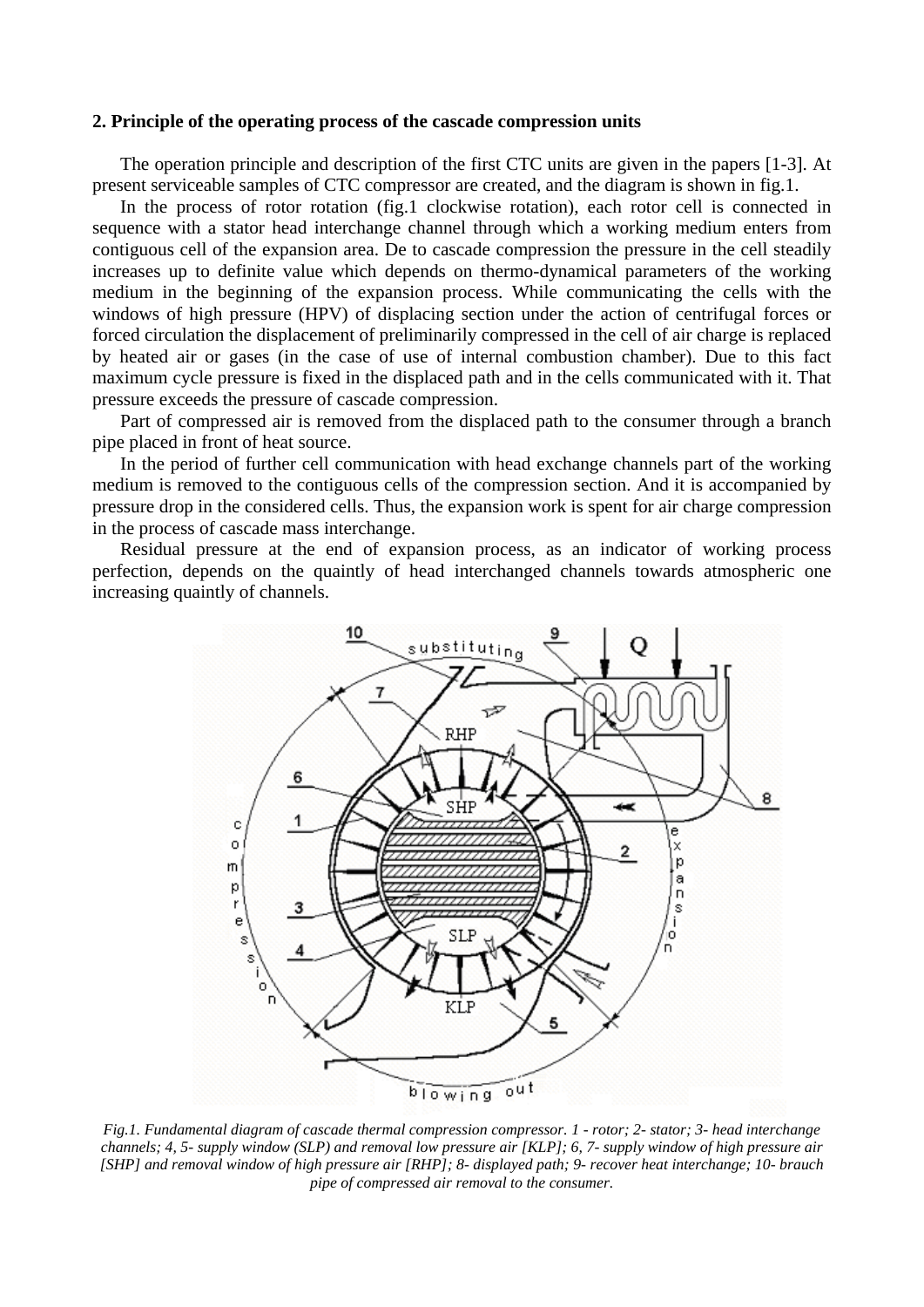Blow through the cells by means of air charge, which is implemented in the period of cell connection to the windows of low pressure [SLP] and [RLP], closes a working cycle of the cascade thermal compression unit (CTC).

This compressor arrangement is easily transformed into gas or hot air generator by means of branch pipe placement for take off working medium along displacement path near heat source in the direction of gaseous atmosphere motion.

Concerning railway transport, the use of hot air generator in the heating systems of rolling stock is of great interest. The evident advantage of the CTC heater is its independence in maintaining service ability when de- energizing power network. It gives the possibility to apply it with different types of fuel and any heat source. Thanks to hot air blow by means of CTC unit heat- transfer agent transportation into local zones of the heated object is carried out without the use of drive compressor or fan.

Another direction of the cascade compression unit development is connected with development of pressure change used , for example, for supercharging of internal combustion engines.

In cascade pressure changer (CPC) air pressure as well as in the wave pressure changer (WPC) is carried out as a result of close contact with compressing gas but with quite different working process in the cycle.

Cascade pressure exchanger action is easily determined from the diagram 2. which represents the developed views of rotor with longitudinal cells relatively gas distributed windows. General view of the unit is shown in the fig. 3. Compressing gas supplied through the window of high pressure completely compress already compressed air in the cascade process and displace it to the consumer through the high pressure window. The energy of redundant pressure which is left in the cell of compressing gas after disconnections with the high pressure windows is spent for main compression of fresh charge having analogy with considered cycle of cascade thermal compression.



*Fig. 2. Unrolling a rotor for windows stator*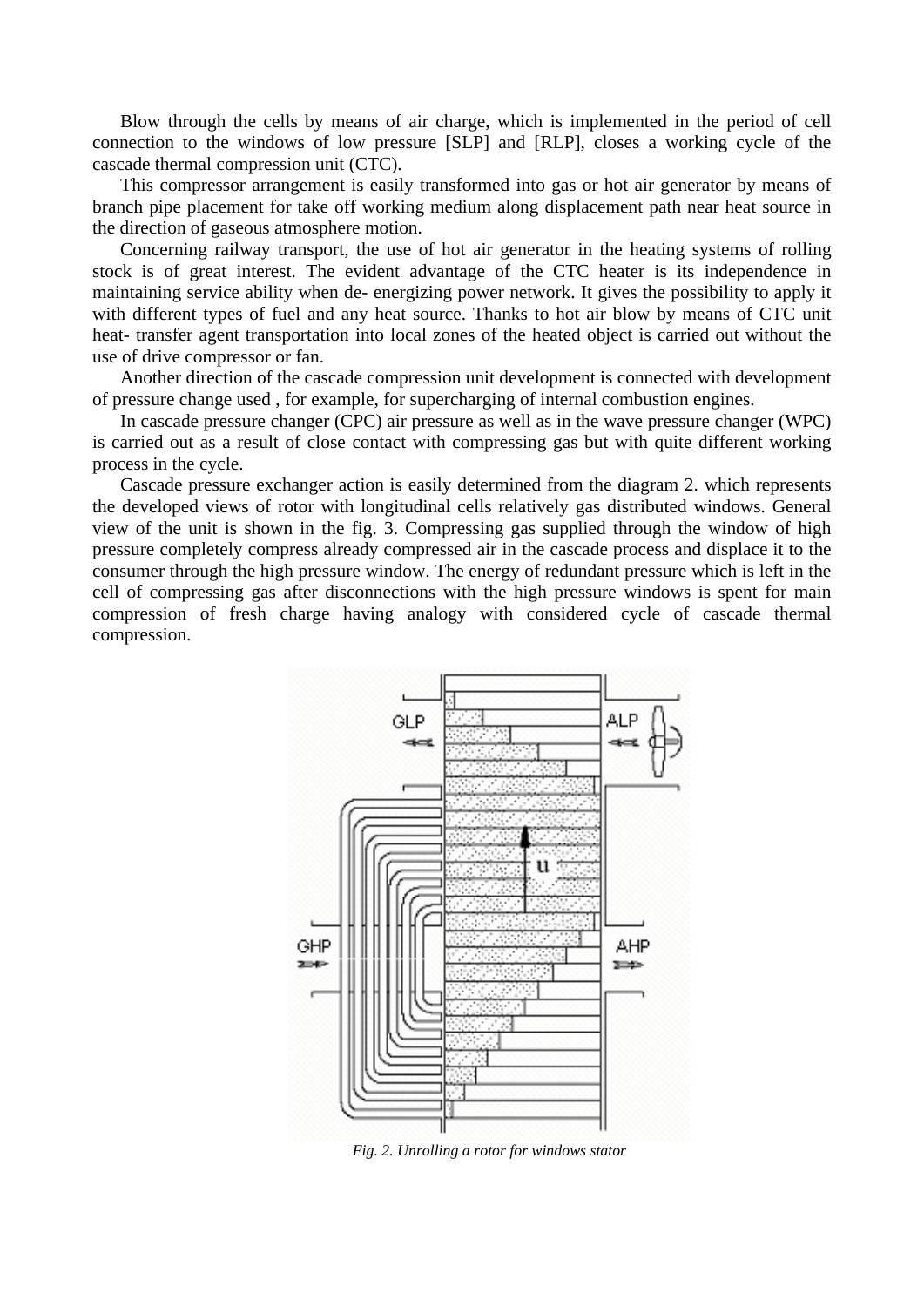

*Fig. 3. General type of cascade exchanger of pressure*

The advantages of the cascade pressure exchange (CPE) relatively wave pressure exchanger are stipulated by the following.

Wave nature of energy exchange and super- charging of compressed air pre- determines high sensitivity of the working process of wave pressure exchange to the nature of interaction of primary waves with leading edges of gas distributed windows which are easily destroyed when frequency departure of rotor rotation or parameters of compressing gas from calculated values. Impulse charge compression is accompanied by losses which are connected with energy dispersal of formed waves in the result of their interaction and reflection in boundary sections of the cell.

A great influence on wave pressure exchange efficiency is produced by imperfection of displacing compressed air through a window of high pressure .Increase of compressed air which is left in the cell after its separation with high pressure windows causes almost proportional efficiency decrease, which is analogous to negative influence so called "dead" volume in piston compressor.

Taking into consideration the presence of stirring zone of compressing and compressed gases in the cell it is problematic to realize full displacement of compressed air charge, excluding throwing of compressing gas in the low pressure window. These factors are especially displayed when increasing exchange head with frequency change of rotor rotation.

In cascade pressure exchanger in comparison with wave one, air compression is realized in more rational quazi- stationary processes with insignificant amplitude of formed waves.

In this case dissipation phenomena of wave interaction of gas mediums not only do  $\Box$ eveling but there considerably reduce negative influence of displacement imperfection of compressed air ("dead" volume) on efficiency action of the changer.

Indeed, compressed air energy left in the cell after separation with air of high pressure window participates in the process of cascade mass changer and together with the energy of compressing gas in the cell is spent for further pressure of fresh charge.

Higher effectiveness of exchange processes of cascade pressure exchange is confirmed by comparison of gas medium rates in the windows of high pressure. As insignificant part of compressing gas is used for complete compressing of preliminarily compressed in the process of mass exchange air in cascade pressure exchange, practical equality of volume costs of pressed and pressing medium takes place. In this case the ratio of mass costs at slight pressure excess of pressing gas  $Pg_1$ , relatively pressure of supercharged air roughly corresponds to inverse ratio of temperatures of these mediums.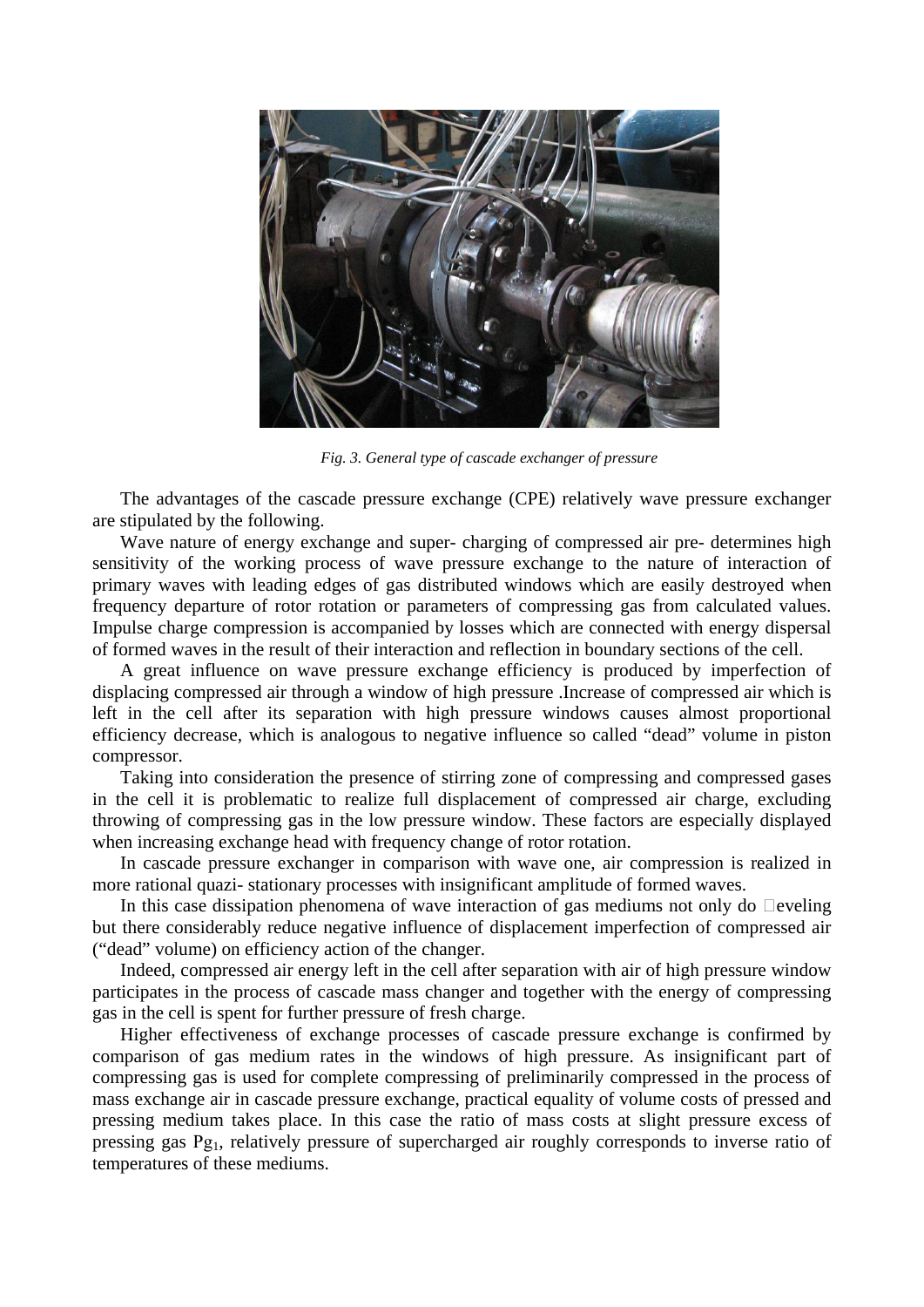$$
\frac{G_k}{G_{gl}} \approx \frac{T_{gl}}{T_k} \tag{1}
$$

Pay attention to the fact that wave pressure exchange, which operates in the system of internal combustion engine, realized the balance of mass costs of compressed and compressing mediums  $(G_k = G_{g1})$  and in the modes of maximum effectiveness provides some excess of pressure P<sub>k</sub> relatively  $P_{g1}$ . However, the factor of considerably high relative productivity cascade pressure exchange prevails and reflects higher effectiveness of exchange processes. The efficiency of pressure exchanger without the costs for a drive is expressed by the expression

$$
\eta_{\rm cpe} = \frac{G_k}{G_{gl}} \cdot \frac{\dot{I}_{gl}}{\dot{I}_k},\tag{2}
$$

where:

 $H_k$ ,  $H_{g1}$ - correspondingly situated heat overfall of the blowed air compressing gas.

For a ideal cascade pressure exchange cycle taking into consideration the equality of volume costs and leakage absence of compressed and compressing mediums and after some simplification we receive:

$$
n_{\rm cpe}^{\rm id} = \frac{k(k_{\rm g}-1) \cdot \left(1 - \left(\frac{P_{\rm K}}{B_0}\right)^{-\frac{\kappa-1}{\kappa}}\right) P_{\rm K}}{k_{\rm g}(k-1) \cdot \left(1 - \left(\frac{P_{\rm g1}}{B_0}\right)^{-\frac{\kappa_{\rm g}-1}{\kappa_{\rm g}}}\right) P_{\rm g1}},\tag{3}
$$

where:

K,  $K_{g}$ - indicators of adiabat for air and gas;  $B_{0}$ - atmospheric pressure.

This expression shows independence of efficiency of the idealized cascade pressure exchange cycle from the temperature of compressing gas  $T_{gl}$ , different from wave pressure exchange cycle where increase  $T_{g1}$  is accompanied by some decrease of use effectiveness of heat difference of compressing gas.

Physical nature of the regularity is connected with the fact that in the working cycle cascade pressure exchange dominating role is given to exchange of potential energy in the processes of cascade mass exchange. Thus the increase of potential energy of compressing gas caused by its temperature is transformed to a great extent into increase of potential energy of the pressing gas pressure.

In the wave pressure exchange considerable part of energy exchange is carried out by transference of the quantity of front motion spreading along the wave cell. Quantity of motion transferred by wave disturbance to compressed air depends on the ratio of densities of interacting mediums. That is why the density decrease of comprising gas while increasing its temperature under other equal conditions is accompanied by wave pressure exchange productivity. Due to this wave pressure exchange is inferior to cascade as for effectiveness of use of heat component of the heat difference  $H_{\sigma 1}$ .

Thus from the point of view of recovery of heat release of heat power units and the ability of transformation of heat energy into mechanical working cycle cascade pressure exchange is more perfect.

Fig 4 shows that with ratio increase  $P_k/P_{g1}$  efficiency cascade pressure exchange steadily grows, aiming at unit at  $P_k/P_{g1}=0,9...0,85$ . Lower values of effective efficiency cascade pressure exchange, obtained on the basis of experimental data, reflect real leakage of working mediums through incompact of movable matings and also costs of mechanical energy for rotor drive. In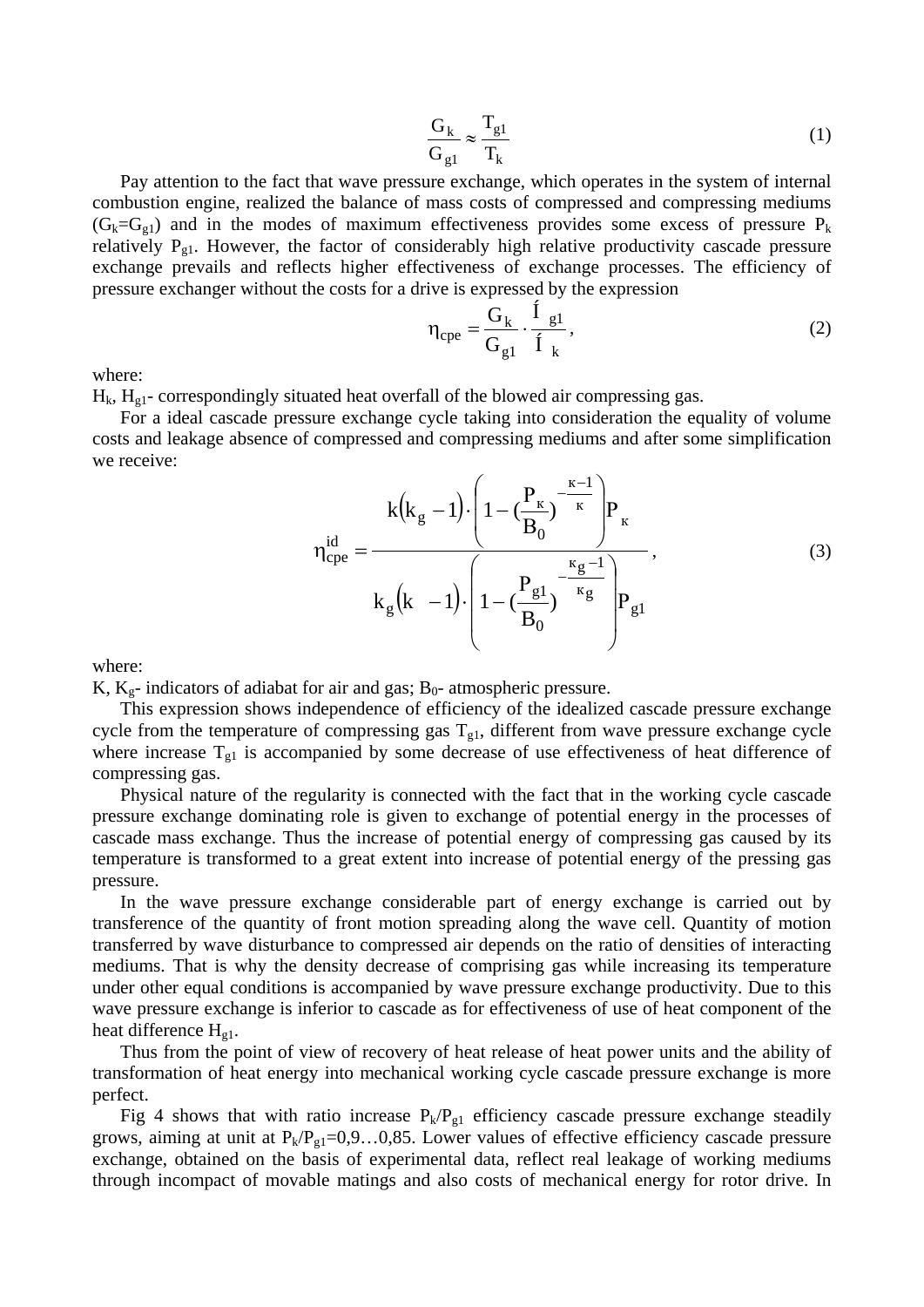addition to that obtained efficiency values and pressure indicators of samples of cascade pressure exchanges are the best samples of wave pressure exchange [4]. It should be noted that there are no fundamental limitations for ratio increase  $P_k/P_{g1}$  to the values close to the unit. The exception is increase of mass sizes of the exchanger because of decrease of average speed flows in the windows of light pressure.



*Fig.4. Efficiency dependency cascade pressure exchange on the ratio of pressure*  $P_k/P_{el}$ *1 – idealized cycle; 2 – test specimen allowing for the costs of power drive.*

# **3. Directions of application the cascade compression units**

.

Considerable compressed air discharge permits to use cascade pressure exchange as main unit of the system two-stage supercharging of internal combustion engine with insignificant increase of supercharging in the second stage necessary for realization blow of cylinders of piston part of internal combustion engine. To the opinions of the authors, the use of cascade pressure exchange as heat amplifier of the flow which performs the functions of a multiplier of air discharge is rather perspective

The possibility of cascade pressure exchange as the unit of air compression in gas-turbine units deserves definite attention (fig. 5).